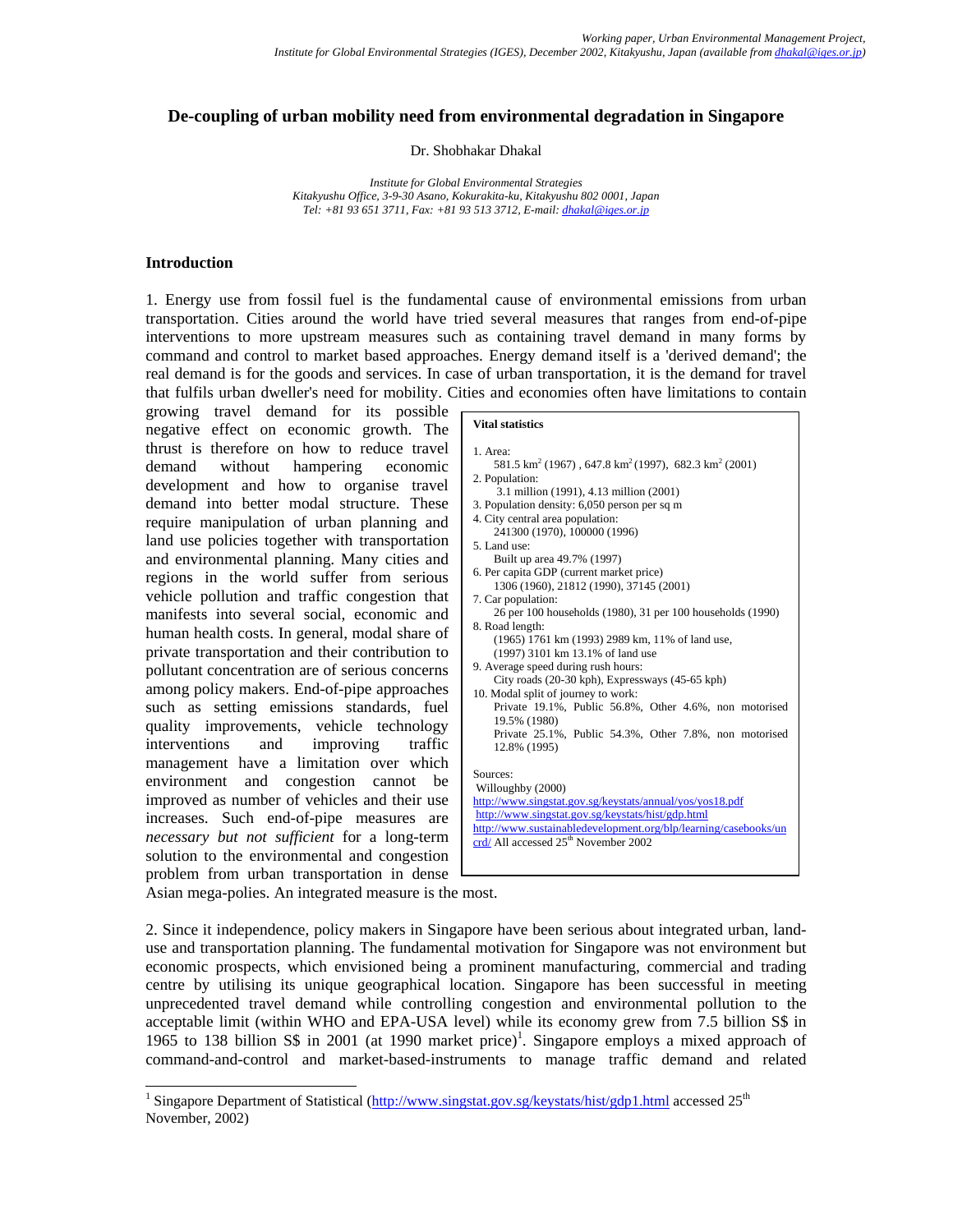environmental problems. Our analyses will discuss on several policies and instruments with special attention to three key instruments, congestion pricing, parking regulations, and vehicle ownership restrictions. Theoretically speaking, congestion pricing has potentials to fully internalise the marginal social cost of private motor vehicle travel by including it into the cost of the individual's travel itself. Our focus in on the achievements, i.e. a clear demonstration of the achievement, and instruments that were used to make these achievement. The analyses on underlying condition for these instruments to work in the places other than Singapore are important in order to supplement other cities' quest for congestion-less and pollution-less urban system through these instruments. Therefore, this paper examines success story of Singapore addressing following question.

- How successful was it?
- What was the underlying situation under which the city-state opted for such aggressive policies?
- What kind of policies and policy instruments were implemented? What were the prevailing situations that led to the successful implementation of policy instruments? Why did it worked?
- Are there prospects for replicating one or more aspects of Singapore's experience elsewhere? Under what situation?

## **Success story of Singapore: Challenges and strategies**

3. Singapore's experience should be viewed in a holistic approach, i.e. from the integrated perspective not only from environment. This encompasses urban planning, land use, transportation planning and environmental planning.

4. Singapore separated from Malaysia and became an independent city-state in 1965; at the time, housing shortage and unemployment was a major problem in the city. Singapore was more sort of densely packed settlement surrounded by shantytowns in the coastal area. Average density of the city's core 400 hectare exceeded 1,200 person per hectare in 1959 (Willoughby, 2000). In 1965, nearly 70% of the Singapore population of 1.8 million was concentrated within 5-km radius from port of Singapore, then city centre (Humphery, 1985). Newly elected People's Action Party prioritised housing and employment as a major government focus. The landmark Land Acquisition Act that was passed in 1966 gave government sweeping hands to acquire any land, which was indeed a land-reform legislation. An aggressive pursuit for urban planning, housing development and industrial estate development

| <b>Key dates:</b>                       |
|-----------------------------------------|
| 1968: Ministry of Communications        |
| established                             |
| 30% import duty on Cars                 |
| 1970: Bus service reform begins         |
| 1972: Import duty and ARF increases     |
| 1973: Singapore bus service unifies     |
| 1974: ARF raised to 55%                 |
| 1975: ALS scheme initiated, ARF raised  |
| to 100%, Preferential ARF started       |
| 1978: ARF raised to 125%                |
| 1980: ARF raised to 150%                |
| 1987: MRT begins                        |
| 1989: ALS extended to other vehicles    |
| 1990: Vehicle Quota System begins       |
| 1994: ALS implemented whole day         |
| 1995: Road Pricing System on expressway |
| 1998: Electronic road pricing begins    |
| 1999: ERP extended to highways          |

went ahead by Urban Redevelopment Authority and Housing and Development Board (HDB) under Ministry of National Development. Strategic location and economic liberalisation attracted huge manufacturing investment after 1965 and Singapore maintained double digit economic growth till first oil shock in 1973. In late 60s, Singapore also attracted attention from financial and commercial sector investors apart from manufacturing sectors. In the 1960s and 70s, per capita car ownership in Singapore was much higher relative to its per capita income. In 1960s alone, car population doubled and motorcycle tripled, income was constantly rising while public transportation system was slow and unreliable. Traffic congestion was in peak in 1975 with 19 km/hour average vehicular speeds during peak hours (Phang and Toh, 1997).

5. Realising that growing economy needs sound long term city planning in land scarce Singapore, a 4 year State and City Planning (SCP) Project, a concept plan till 20 years for Singapore was commissioned and completed in 1971 with support from UNDP. It emphasised the need for planning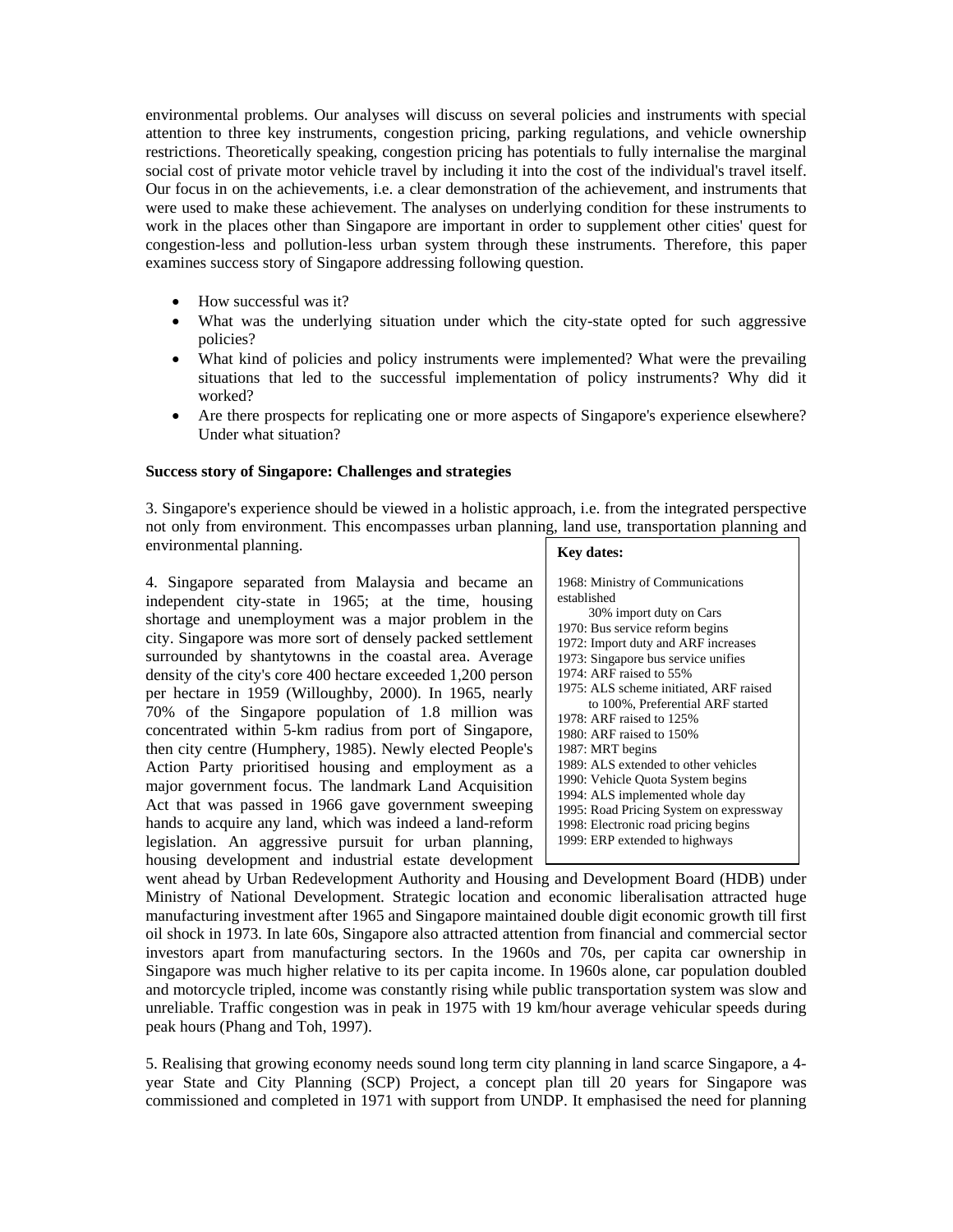the city for 4 million populations rather than 2 million envisaged by earlier plans. For transportation sector, the project made important recommendations that by 1992 it would be environmentally unacceptable and physically impossible to build road infrastructure to meet prevailing private automobile growth. It suggested to ease traffic congestion within the business centre, develop rapid transit system in addition to expressways, and that bus alone would not be able to meet public travel demand by 1992 (Fwa, 2002).

6. Following recommendation from SCP, Singapore government implemented a number of measures within 1972 to 1992. These include private vehicle ownership restriction by high import duty, additional registration fee (ARF) and vehicle quota system, private vehicle use restriction in city centres by Area Licensing System (ALS), expansion of expressway systems and 67 km of rail based MRT.

7. Public transportation was being provided in Singapore principally by three groups, a large British owned bus company, eleven smaller Chinese owned companies and a herd of unlicensed taxies leading to slow, inadequate and unreliable system. Efforts to organise public transportation were made in 1970 by government forcefully and finally merging all into a single company in 1973 with its share in government hands (floated to Singapore Stocks Exchange in 1978). These measures improved the quality of public transportation, which provided a choice for private motorists to desert private cars due to its high ownership and running costs imposed by government.

8. Land use and urbanisation pattern influence travel demand through appropriate planning. Government's higher-hand over land rights allowed HDB to construct high rise affordable housing estates in planned zones of the city. The government scheme was successful to move city dwellers to these newly constructed public housings well equipped with supporting commercial and recreational establishments. As a result, 86% of the population today lives in such premises (MIA, 2001). These activities were in consistence with SCP's suggestions to adopt "Ring Concept" where high-density residential areas, industries and urban centres are to be distributed in a ring formation around the central business districts. The revised plan was introduced in 1991, which replaced ring concept to four decentralised areas in a "constellation pattern" (Lye, 2002).

9. Despite strong economic growth and 20 times increase in office space and number of employment, Singapore could maintain its environmental and transportation system under acceptable limits. By 1995, the level of motorization was slightly over 100 cars per 1000 population, which was general trend for cities with one-third-income level of Singapore. The recent data suggests that the average speeds during rush hours are 20-30 kph in city roads and 45-65 kph is expressways. Also, the level of major air pollutants in Singapore is well within acceptable limits of WHO and US Environmental Protection Agency.

| --சு-ர          |                                                       |         |          |         |                          |          |
|-----------------|-------------------------------------------------------|---------|----------|---------|--------------------------|----------|
| Pollutant type  | Average time                                          | 1982    | 1988     | 1994    | 1999                     | Standard |
| Carbon monoxide | 8 h (roadside), ppm                                   | $1 - 3$ | $1 - 3$  | $1 - 3$ | 1-3                      | 9        |
| Lead: roadside  | 3 months, $\mu$ g/m <sup>3</sup>                      | 1.5     | 0.4      | 0.2     | 0.1                      | 1.5      |
| Lead: ambient   | 3 months, $\mu$ g/m <sup>3</sup>                      | 0.6     | 0.2      | 0.1     | 0.1                      | 1.5      |
| Sulphur dioxide | Annual mean, $\mu$ g/m <sup>3</sup>                   | 29      | 20       | 19      | 22                       | 80       |
| Nitrogen oxide  | Annual mean, $\mu$ g/m <sup>3</sup>                   | 18      | 16       | 29      | 36                       | 100      |
| Ozone           | Max 1 h, $\mu$ g/m <sup>3</sup>                       | 450     | 176      | 237     | 181                      | 235      |
| Ozone           | 1 h concentration > 235 $\mu$ g/m <sup>3</sup> , days | 30      | $\Omega$ |         | $\Omega$                 |          |
| <b>PM10</b>     | $\mu$ g/m <sup>3</sup>                                |         |          | 48      | 34                       | 50       |
| <b>TSP</b>      | $\mu$ g/m <sup>3</sup>                                | 70      | 47       | 55      | $\overline{\phantom{0}}$ | 75       |

Table 1 Singapore ambient air quality

Source: Ang and Tan (2001) citing Pollution Control Department, Ministry of Environment, Singapore

\* Ozone measurements in 1982 were conducted using the Neutral Buffered Potassium Iodide Method which was subsequently replaced by the Ultra-Violet Photometric Method.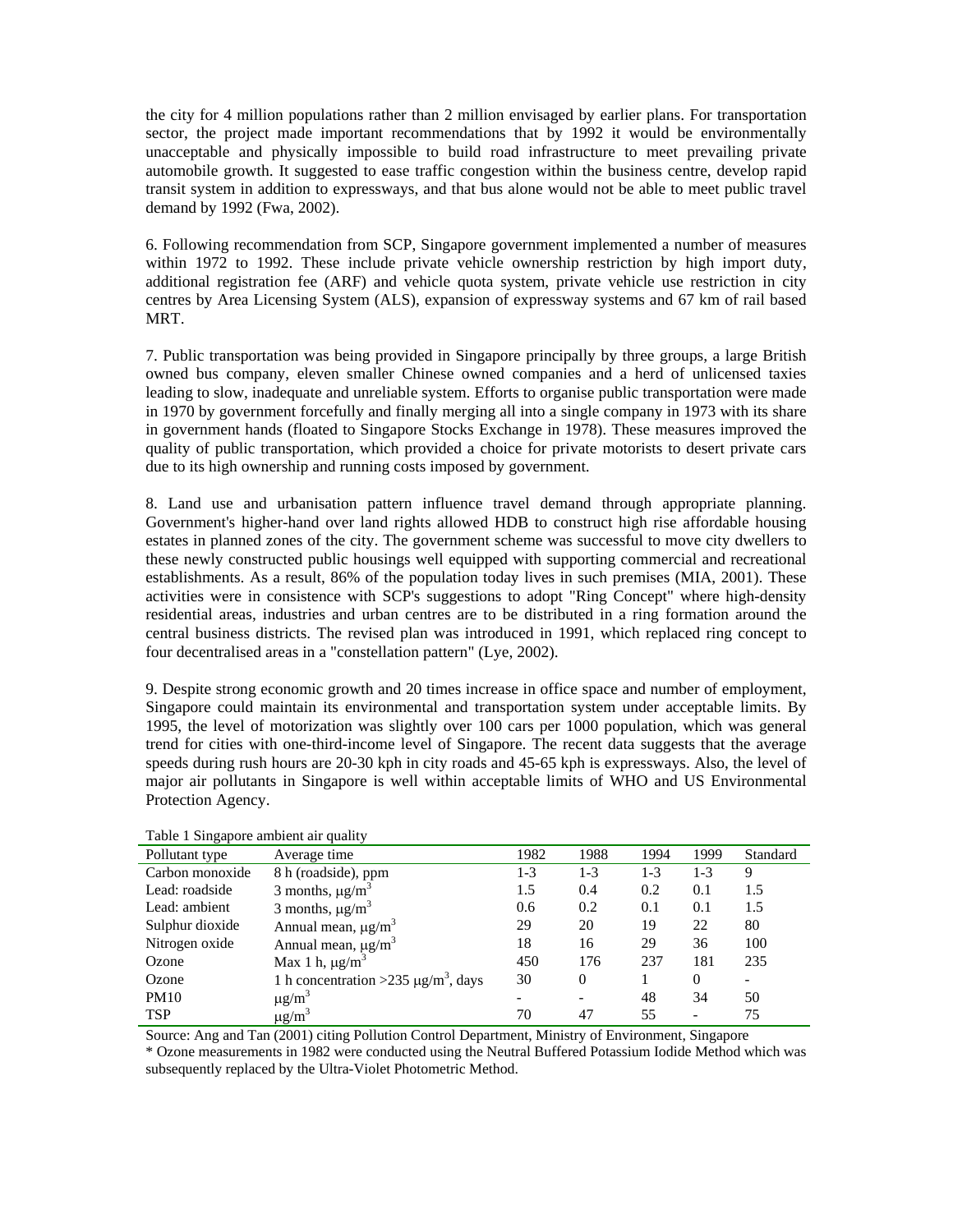10. From environmental viewpoint, the countermeasures of Singapore for air pollution includes cleaner vehicles with controlled emission limits, cleaner fuels and controlling traffic congestion. The first and second ones are being tried with many cases of success in cities around the world while last one, controlling traffic congestion, remain a biggest problem in which Singapore's experience is a landmark success. Therefore, our attention here is focussed on these efforts of controlling traffic congestion through travel demand management (TDM). This was principally achieved through four major instruments, which limits the number of private cars as well their uses; (1) fiscal measures of car restraining (2) Vehicle Quota System (VQS) (3) Area Licensing System (ALS) which is recently upgraded to Electronic Road Pricing (ERP) system, and (4) efficient and affordable public transportation system. Singapore's end-of-the-pipe emissions management strategies i.e. vehicular emission management strategies, are described in the attached appendix in detail.

## **Institutional arrangement**

11. In Singapore, The Ministry of Communications and Information (MCI) had the mandate to oversee all the policies of the land transportation through its departments and statutory bodies. Ministry restructuring was carried out in 1990, 1999 and 2001, and as of 2001 November, the name is changed to Ministry of Transport. The role of vehicle emission enforcement was transferred to Ministry of Environment on July 1, 1999. As of today, Ministry of Transport has mandate to look after civil aviation and air transport, maritime and ports, and land transport. Land Transport Authority (LTA), a statutory body created under Ministry of Transport in 1995 is directly responsible for all aspects of car ownership restriction, car use-restraining policies and schemes. It is also responsible for planning, implementation and management of all public and private land transportation and infrastructure policies. Urban Redevelopment Authority (URA), under Ministry of National Development is responsible for land use planning and land allocation, under which other development planning is pursued. LTA and URA jointly manage parking space and policies, while LTA and Ministry of Environment (especially newly created National Environmental Agency, 1 July 2002) cooperate for motor vehicle emissions with the help of Traffic Police. As majority of the land is with Government, Housing Development Board (HDB) is responsible for developing housing complexes and to sell to the public. All these agencies co-ordinate closely for an integrated land use, transportation and environmental planning.

# **Major Policy Instruments**

# **Restraining car ownership: Fiscal measures**

12. Fiscal measures for restraining car ownership in Singapore include import duty that is levied through Customs and Excise Department, goods and services tax, registration fee and Additional Registration Fee (ARF) that is imposed by land Transport Authority when imported vehicle is registered, and road/fuel taxes. Singapore has relied upon very high taxes and fees to restrain car ownership initially. These measures were further successful in securing large revenues to invest in land transportation infrastructure. Import duty was 30% of open market value in 1968, which was increased to 45% after 1972 and subsequently reduced to 31% of OMV for cars, 12% for motorcycle, 7% for taxies and 31% for buses with 8 or less seats. As of 4 May 2002, import duty is 20% of OMV for cars. Goods and services tax stands 3% of cif cost plus custom duty in 2002. Additional registration fee (ARF) was originally introduced in the late 1950s but revised several times which stands 140% of open market value after 1980. As of 4 May 2002, it stands 130% of OMV. Registration fee was S\$15 in 1968 and increased to S\$1,000 in 1980, however after introduction of ERP in 1998 April it was reduced to S\$140. A 17.5 times increase in car registration fees (total, including ARF) was made in 1972-83 period; from 10% of car price before October 1972 to 175% of car price after October 1983 (Fwa, 2002). Singapore Government has also imposed high tax on retail fuel price. Fuel taxes vary from fuel grade. Best grade gasoline is taxed at S\$0.44 per litre (or 35% of pump price before 3% goods and sales tax). From late 1998 tax on diesel is lifted. The annual road tax varies from 70 cents (Singapore) to 175 cents per cubic cc for car with 1000 cubic cc engine to exceeding 3000 cubic cc engine per year (Lye, 2002). Recently, some rebate in road tax has been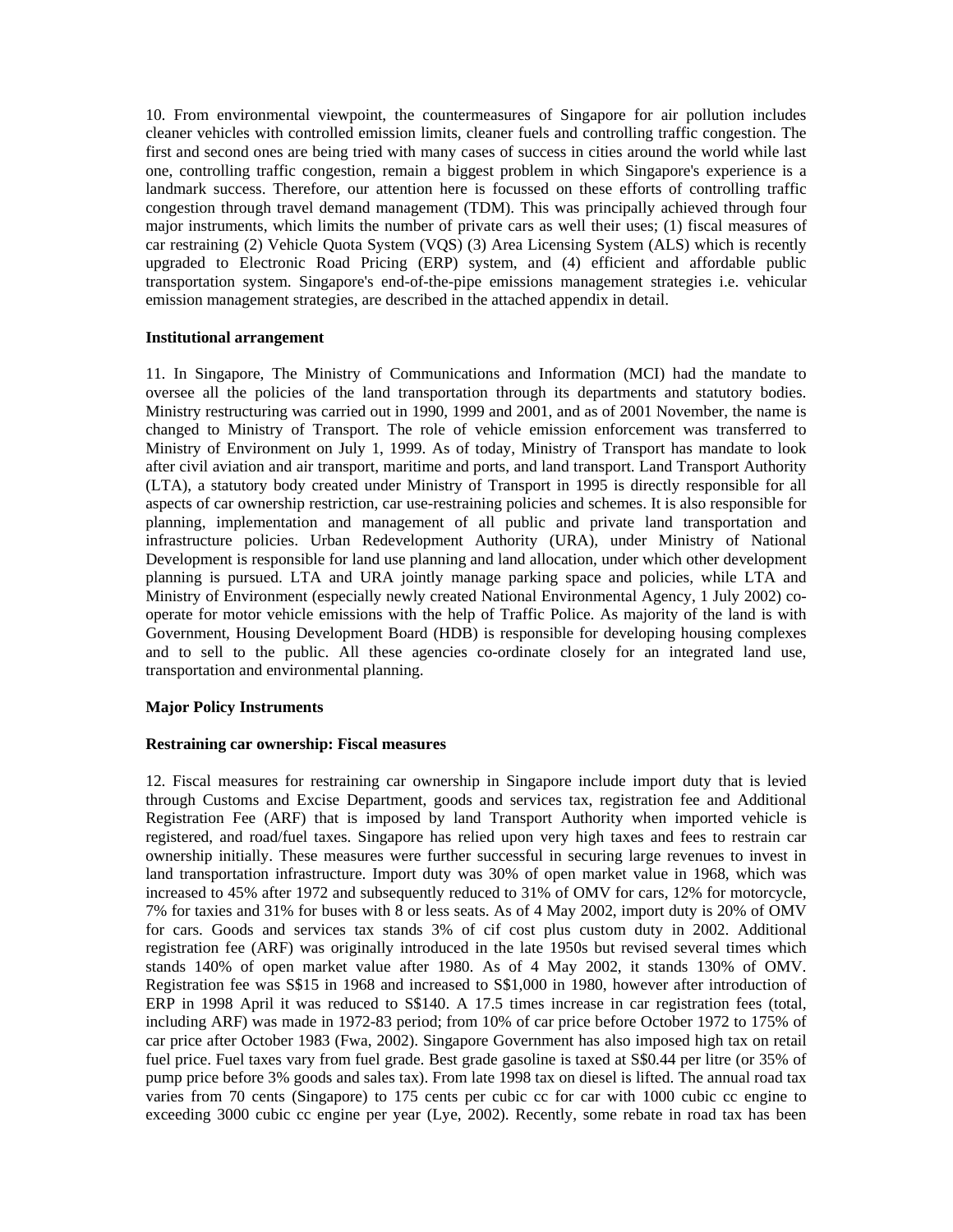offered after introduction of ERP. From September 2002, the new calculation formula for cars is given in the appendix. To lesson the implications of high registration fee on vehicle renewable/modernisation rate, Preferential ARF was launched in 1975. In this scheme, government reduced ARF rates for registration of those new vehicles that simultaneously scrap older vehicles of same class and size.

13. Growing economy and rising living standards surpassed economic disincentives to own a car. Despite such heavy financial burden to own car, Singapore saw 73% rise (average 13,000 car a year) in car population in 1977-84 followed by brief recession and again steep rise of an average 15,000 car a year in 1987-1990 (Fwa, 2002). Although this increase was much less than other similar nations, it was unacceptable for Singapore Government. Singapore Government imposed a new fiscal measure to control volume of the vehicles directly by Vehicle Quota System to maintain a 3% annual growth rate of vehicle population. In a part, Preferential ARF helped to increase vehicle population due to continued increase in ARF and the appreciation of Japanese yen which car dealers marketed with the argument of increase in "asset" if one buys a car. Indeed, in case of some class of car, older cars increased their value over time (Willoughby, 2000).

## **Vehicle Quota System (VQS)**

14. VQS was announced in February 1990 with the intent to cap number of newly registered vehicles. VQS was easier instrument compared to ARF. ARF was a pricing instrument, and changing level of ARF was politically sensitive. In VQS government just need to fix number of allowable vehicles but not their price. Price is determined by bidding market itself. In this mechanism, prospective vehicle owner should obtain Certificate of Entitlement (COE) to allow owning a vehicle valid for 10 years through open bidding. The bidding is opened twice each month and a list of bidders in descending order is arrayed. The bid quoted by last bidder of designated quota is called "Quota Premium", and is levied on all successful bidders to own COE. So far, the demand of COE has exceeded designated quota by two times or more and quota premium for passenger car has been in a range of 30-80% of car selling price (Fwa, 2002; Willoughby, 2000). Table below lists the COE price as an illustration.

Table 2: Certificates of Entitlement (COEs) bidding of 20 November 2002

| Category                                     | <b>Ouota</b> | Ouota<br>Premium | <b>Total Bids</b><br>Received | Number of<br>Successful<br><b>Bids</b> | Unused<br><b>Ouota</b><br>carried<br>forward |
|----------------------------------------------|--------------|------------------|-------------------------------|----------------------------------------|----------------------------------------------|
| Category A (Cars 1600cc and below and        | 1.334        | \$29,008         | 1.942                         | 1.328                                  | 6                                            |
| taxis)<br>Category B (Cars 1601cc and above) | 663          | \$28,001         | 879                           | 597                                    | 66                                           |
| Category D (Motorcycles)                     | 835          | -S1              | 676                           | 676                                    | 159                                          |
| Category C (Goods vehicles and buses)        | 576          | \$13.789         | 736                           | 567                                    | 9                                            |
| Category E (Open)                            | 1.095        | \$28,005         | 1.445                         | 1.094                                  |                                              |

A, B and D are non-transferable categories

C and E are transferable category

Source: http://www.onemotoring.com.sg/main/default.asp (Accessed on November 25, 2002)

15. To allow less wealthy consumers to own a car, different sub-categories were established in the beginning. This included weekend cars, small cars, medium cars and taxis, big cars, luxury cars etc. This gave to additional complexities and consequently such sub-categorization is reduced in 1999. For cars, mainly two categories exist; below 1600 cc and equal or above 1600 cc. Public and school buses, diplomatic vehicles, ambulances and emergency vehicles are all excluded from the scheme. Beyond 10 years of COE, one should either de-register or acquire COE at the price of three-month moving average quota premium of that category. Since then many efforts were made to discourage speculation and other distortions but the basic rule remain same (Phang, Wong and Chia, 1996; Toh and Phang, 1997; Chu and Goh, 1997). For example, at the time of introduction COE was transferable which soon gave rise to speculative market. In the first two months, 20% of COEs changed ownership. Subsequently Government made COEs non-transferable with the exception of open and goods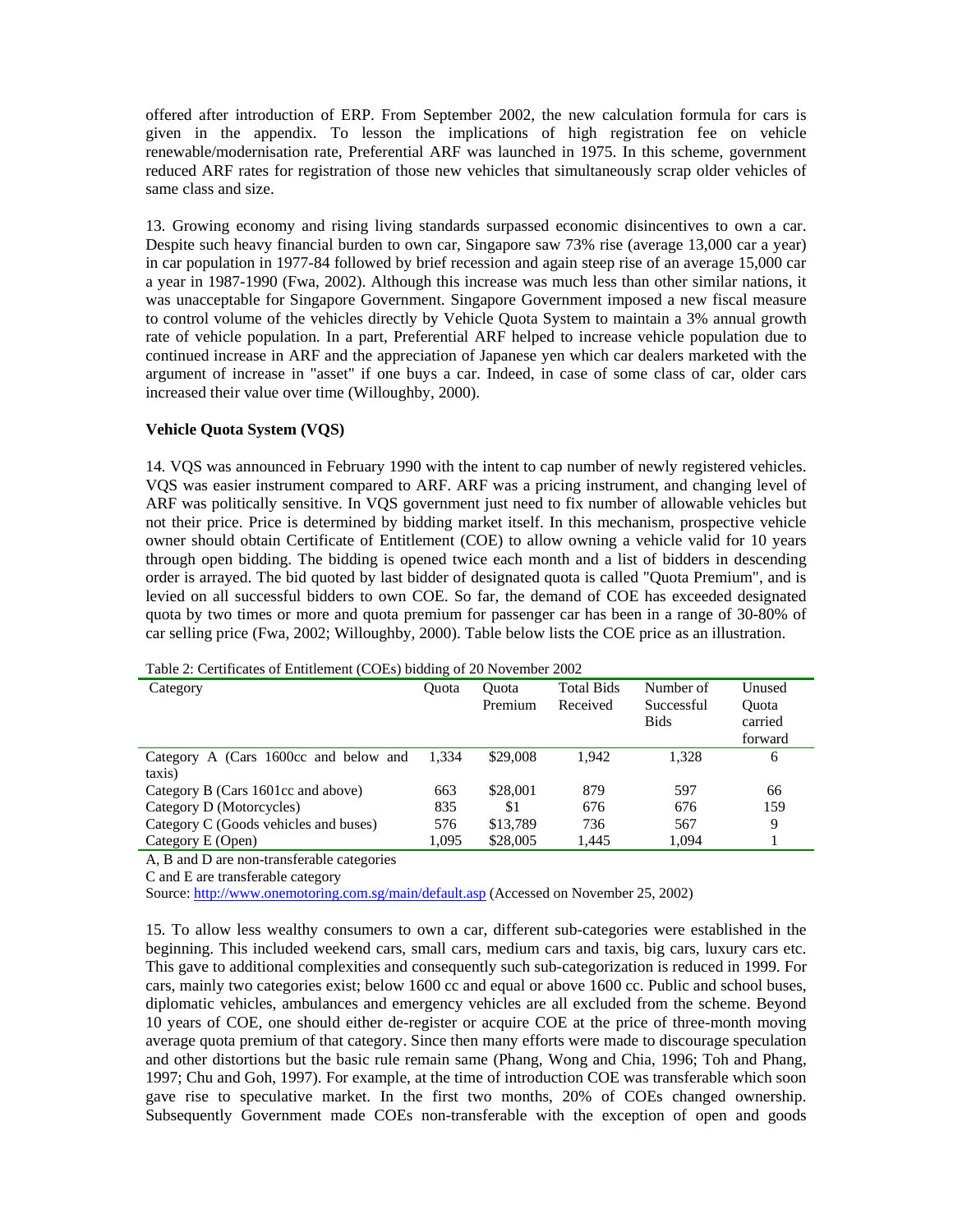categories in 1991 October. In face of such strict measures that were basically controlling demand rather than need, government implemented other relief measures such as Week-End Car (WEC) Scheme. WEC scheme allowed rebates in ARF, import duty, quota premium and road taxes and allowed WEC-use only during off-peak hours. For urgent uses, five day-use licenses were granted at the time of paying annual road taxes at the cost of S\$ 20 a day. In essence, WEC scheme was a manual road pricing, although of a very primitive form.

# **Area Licensing System (ALS)**

16. ALS is a road pricing mechanism where each car is charged for their contribution to congestion in the central business districts (CBD). This measure reduces the car-uses in CBD when import duty, ARF and other measures such as road or fuel tax cannot influence the car uses once they are on the street. Singapore's ALS Scheme was based on "cordon pricing" system and was introduced in 1975. The cordoned CBD area of 5.59 Square km (600 hectares), referred as the "Restricted Zone (RZ)" was isolated from rest of the city by constructing 22 entry point (Toh, 1977). In the scheme, the license to enter into restricted zone during morning peak hours (7.30 to 9.30) was required to be taken at the cost of S\$3 (later changed to S\$4) a day (S\$ 60 per month, later changed to S\$80) in advance. The system was paper based that verified by the observers at the entry posts. Non complying vehicles needed to pay a fine posted to their homes through letters. The restricted zone, time and the price of ALS license were changed several times later to accommodate CBD expansion, traffic and economic condition. Initially taxies and cars with more than 3 passengers excluding the driver and buses were exempted from buying entry licenses, later (since 1989) they were not exempted. At the same time, public parking charge in the restricted zone was raised and additional surcharge was levied on private parking operators to discourage car use.

17. ALS was highly successful in curbing traffic congestion in morning peak hours. By the fourth week of ALS, traffic flow during peak hours had fallen by 45.3%, number of cars in dropped by 76.2%, and percentage of commuters travelling by public transportation rose from 35.9% to 43.9% (Toh, 1977, Yap 1986). The average speed increased from 18 to 35 kph (Willioughby, 2000). The traffic reduction by 45.3% was higher than aimed 25-30%. However, this also increased traffic pressures just before or after restricted hours and to immediate-outside of restricted zone that served as an "escape corridor". Traffic management measures were implemented in those escape corridors to relieve pressures. The anticipated "mirror effect" of less traffic during evening peak hour did not happen. In order make optimal use of road space and smooth operation, several adjustments in restricted time and uses were made in later years through careful monitoring. After 27 years of ALS implementation, the inbound traffic volume in CBD in morning peak hours was still less than it used to be before ALS implementation (Fwa, 2002). Apart from congestion, the major advantage of ALS was on energy saving and air pollution reduction. Fwa and Ang (1996)'s conservative estimate of energy savings with and without ALS, based on 1990 flow and traffic speed data, suggested 1.043 GJ per day. The shift from clean vehicle to clean transportation system relieved over dependence on endof-pipe measures for air pollution in CBD.

18. One of the major questions in ALS is whether pricing was correct given externalities to society due to congestion and environment. In 1990, a study by Public Works Department in Singapore revealed that the average speed during morning peak hours in restricted zone was higher than during non-peak periods (McCarthy and Tay, 1993). The existing price of the access license was calculated about 50% more than the optimal price. However, in the absence of time and spatially varying pricing mechanisms any such price would not be optimal. The new measures that replaced manual ALS, Electronic Road Pricing (ERP) with improved technology many pave such way for such pricing mechanism.

# **Electronic Road Pricing (ERP)**

19. ERP was implemented in September 1998 replacing Area Licensing System (ALS). The basic idea of ERP is similar to ALS, but ERP is technologically sound so that time and spatially varying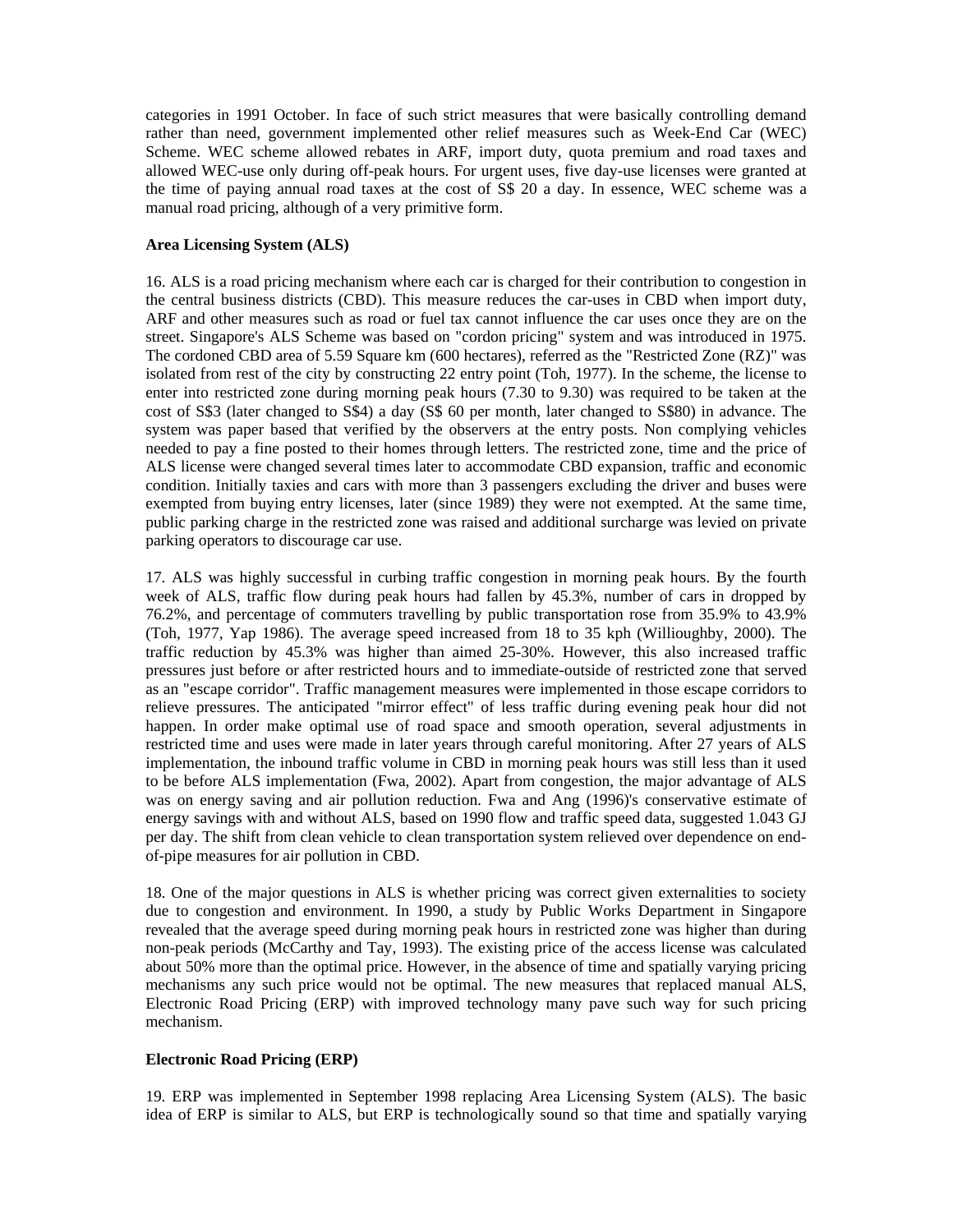charges is possible reflecting the true cost of vehicle uses in central business districts. In this system, all 33 ALS gantry are replaced with ERP gantry for 720 ha of core area, and each vehicle to enter into restricted zone are fitted with In-vehicle Unit (IU). IU is fitted in the lower right hand corner of windscreen in the four-wheeled vehicle and in the handle bar of motorcycle. IU unit reads storedvalue cash card from which charges are deducted automatically as soon as vehicle enters into restricted zone through ERP gantry. This is done by short wave radio frequency link between ERP gantry and In-vehicle Unit. For violators, photographs of non-complying vehicle's license plates are taken automatically for further action.

20. From Institutional side, four of the departments of Land Transport Authority are involved in governing ERP. The traffic management department is responsible for setting up rules and guidelines, the computer information department maintains the hardware and software, the regulation department deals with enforcement of rules and regulation and violations, and vehicle engineering department.

21. At the moment pre-determined ERP charges varies each half-hour of a day, from S\$2.50 during peak hours to 50 cents during off-peak hours depending on road sections. Charges are different for motorcycles, cars, good vehicles, taxies and buses etc; different IU units are installed in each category of vehicles. The fundamental question is what amount of charge is appropriate. Theoretically speaking, a real time pricing reflecting the cost of congestion, level of congestion and relative contribution of each vehicle category to congestion is an ideal mechanism that can internalise the externality of congestion. In reality, it's not easy to enforce such pricing although not impossible through ERP. At the moment, charges do not fluctuate depending on the traffic conditions in Singapore. ERP charges are subject to review every 3 months to suit changing traffic conditions, these charges are basically tied to prevailing speeds with the aim of maintaining traffic speeds of 45-65 kph in expressways and 20-30 kph is arterial roads (Willoughby, 2000). The successful implementation of ERP has facilitated to reduce taxes and other charges and increasing the allowable vehicle quota. The cost of IU units was less than S\$300 and for new vehicles with IU units rebates are offered in road taxes as much as S\$ 200. Frequent adjustments such as special reduced ERP price during school holiday when traffic reduces etc is possible and is being carried out.

### **Why did it work in Singapore?**

22. Travel Demand Measures (TDM) have seen only a limited success in many parts of the world while supply side measures (such as building road infrastructure etc) are being actively pursued in those countries. Supply side measures are "never enough" and put greater burden environment because usually more infrastructure means more vehicles on the street. From global sustainability consideration, TDM measures facilitates energy and resources conservation at "downstream" as well as at the "upstream". The fundamental question therefore remains, why such measures worked in Singapore.

23. Integrated planning of a city is the keyword in Singapore's success. All the measures are apart of a comprehensive strategy and are coordinated very closely to provide a comprehensive solution; without such strategies a single measure alone wouldn't have worked. Right to travel is basic human right, however government policies can provide various options to travelers to choose the reasonable mode of travel. Such perspectives in policies are essential and will be acceptable to citizens. When Electronic Road Pricing Mechanism was implemented in Singapore, commuters have choices to (1) pay charges and drive smoothly (2) change the time of travel to pay less charge (3) use an alternative road, (4) use public transport, and (5) use other schemes such as park-and-ride (Menon, 2002). The success of Singapore is coupled with favorable economic, social and urban conditions too. Small land and population size allowed flexibility of planning too. Being a city-state, a single tier government exists in Singapore, which eliminates all the complexities arising from layers of authorities (so easy and quick decisions) and a mismatch between local and national priorities. The economy of Singapore heavily relies on foreign investments and on transaction related to international trade, commerce and finance for which efficient transport and communication is essential. The need to fulfill this condition for economic reason has contributed to transport and environment. Unlike other countries,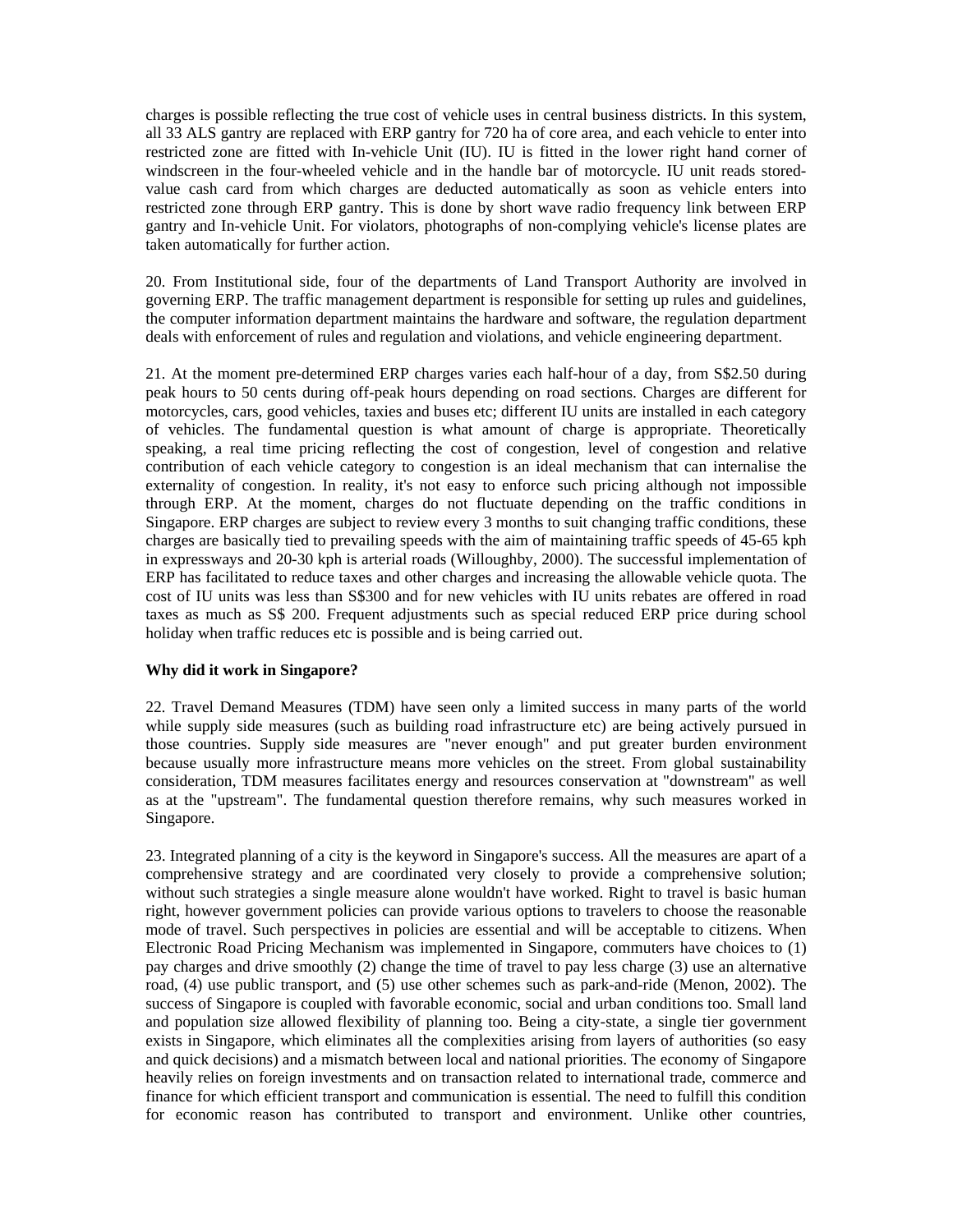improvements in environment and transport complimented economic growth in Singapore. Strong Government, stable and strong regulation and institutional frameworks for enforcement are the other reasons why it worked in Singapore. From jurisdiction point of view, roles and responsibilities of authorities responsible for urban/land use planning, land transport and environment were clearly demarcated. The land reform initiated in 1967 allowed government to acquire majority of land and subsequent development of housing estates in the city periphery and facilitated infrastructures for sound land use planning. The Housing and Development Board, which was set up in 1960 by British Colonial Government provided housing to 9% population in 1960, however, with sweeping powers under Land Acquisition Act allowed government to acquire private land for public housing or other development activities. As a result 85% of population today live at HDB housing complexes. Another reasons for success of Singapore is the periodic adjustment of policies through feedback from public and other stakeholder and learning by doing including transparency in policy formulation; policies are never perfect. For example, charges are ERP are subject to review every 3 months, charge structure and time of ALS changes several times depending on traffic and economic conditions.

24. One of the keys to these successes is infrastructure investment. Demand side management was supplemented by constructing additional road infrastructure, good maintenance of roads, improving co-ordinated traffic lighting systems, expressways and rail based MRT. The taxes and fees imposed on vehicles generated huge financial resources not only to invest on demand and supply side management but also to lessen less desirable taxes. Willoughby (2000) estimated that the annual revenue from road transportation were at least 3-4 times road expenditure.

25. There are some technology-factors that also played important role in Singapore. ERP for example, depends on sophisticated technology that allows time of day pricing reflecting traffic conditions. Its primitive version, ALS however was non-technology measure. Computerized traffic controlling system was already in place by 1986 in central business districts (Lee, 1986) which was replaced with a more advanced automated traffic signaling system called GLIDE (Green Link Determining System). GLIDE was traffic adaptive signal control monitored centrally to adjust changing traffic conditions (Lee, 1990). Efforts are being made to create Global Positioning System based coordinated public taxi calling system which dispatch taxies automatically from most nearest location although individual taxi operators are using such system. These high-technology measures provided support to nontechnology measures of car ownership and use restrictions. However, high-technology measure's overall effectiveness can be questionable (Fwa, 2002).

26. Singapore is migrant's society where people moved to Singapore from many countries in and out of the region. From societal point of view, probably this facilitated Singapore in implementing policies because these migrant were economic migrants in most cases and their opposition and barriers in the form of organised resisting force to government policies was minimal.

### **Significance of Singapore's experience to other cities**

27. The big question is therefore what are the lessons of Singapore's experience to other cities discounting the localised favourable conditions of Singapore? Being a city as well as whole nations, ease of policy implementation exists in Singapore. It is possible to control flow of goods and services in and out of the city being an "island city". In most of other cities in Asia, cities do not have clear function boundaries and have too many interactions with outside of the cities thus pose difficulties in making effective policies. In many cities, transportation sector provides employment to low-income groups through cheap travel mode such as manual tricycles (Bangladesh, India), three wheelers (many cities in South and Southeast Asia and China), Jeepney (Philippines) and others. Policies need to provide viable alternatives. The root causes of policy failures in cities of developing countries are the wrong and inadequate policies, lack of integrated policies, lack of institutional capacity to enforce existing policies, problems of jurisdiction of authorities (institutional arrangement) and lack of coordination, and political interests of governing parties. These are all examples of poor governance, which are often associated with lack of financial resources. Selling travel demand measures to public is not easy because it directly affects each City dweller's travel. Such measures cannot be acceptable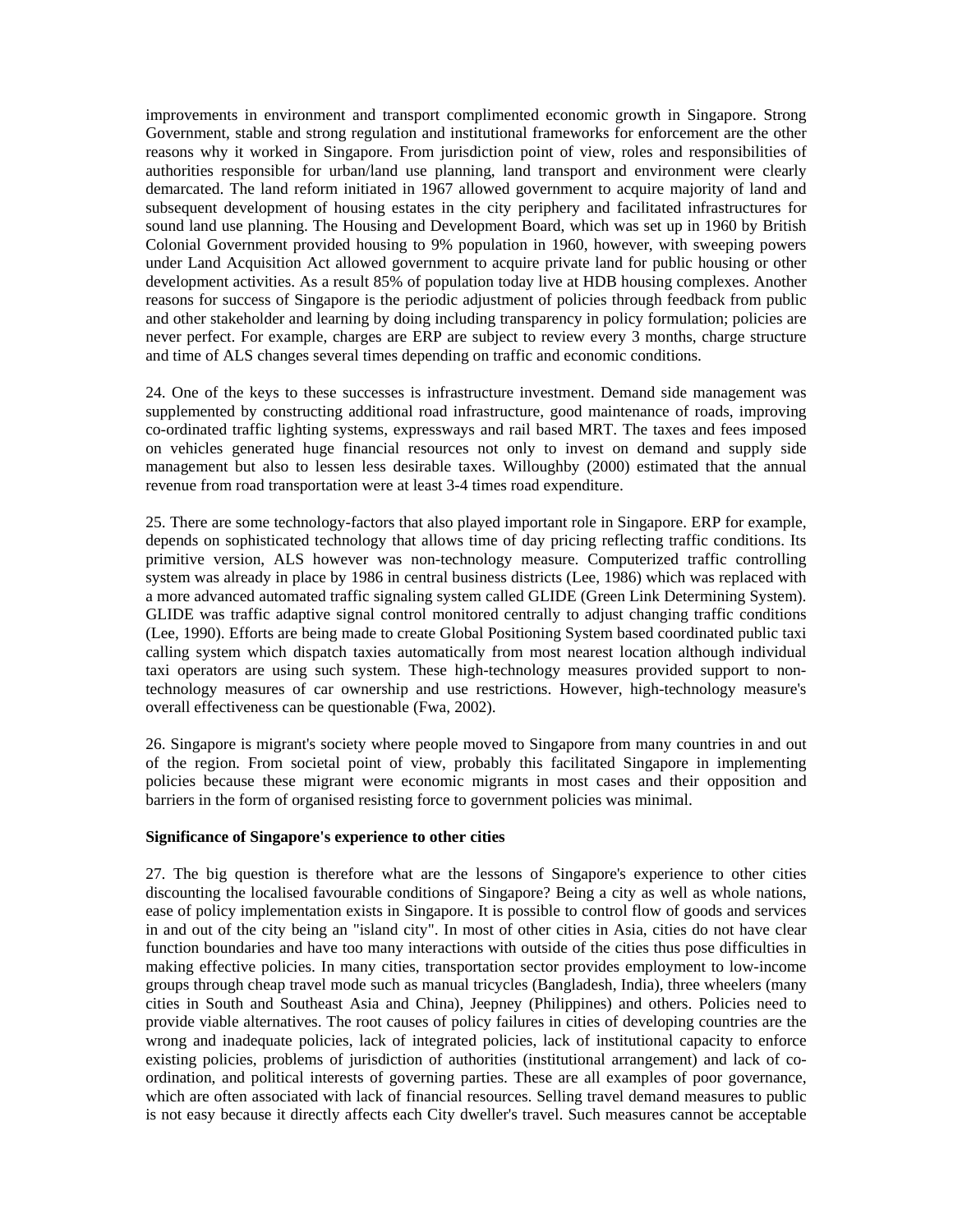or popular unless it is a part of overall strategies and a good public campaign regardless of economic and social conditions of a city. At the same time acceptable alternatives need to be provided. Development of sound public transportation system is key to replicate Singapore's other successful measures.

28. Vehicle quota system in other countries needs a serious planning and would not be as simple as in Singapore. Collaboration of national government and local authorities is greatly needed. Controlling quota only at national level might produce "hot spots" due to over concentration of vehicles in few cities. National government can exercise control over total vehicle import quota and allocate registration quota to local governments based on their traffic conditions. Some form of restrictions over transit vehicles in the form of local road use charging system would compliment such policy. Hong Kong, in particular has long adopted strong vehicle ownership control measures through fiscal measures.

29. In general, strong legislative and institutional framework is prerequisite. Electronic Road Pricing may seem a little bit too far at the moment in cities of developing countries but other measures such as ALS and VQS neither need any high technology not operationally complicated. ALS, for example is a simple measure that is easy to enforce and most suitable for dense city core areas in mega-cities and medium scale cities to curtail emissions and congestion during peak hours. Local governments under Self-Governance Act, which are in force in many cities, can carry out such provision. Together with parking regulation such charging system doesn't interfere with national government and revenue generated from ALS can be used to improve roads, signal systems and to relieve pressure on escape routes around the cordoned area by the city authority. This can further relieve financial burden for maintaining road infrastructure. ALS in particular has generated lots of interest around the world. Many cities have prepared schemes to implement such cordon pricing in central city areas. Three Norwegian cities, Bergen, Trondheim and Oslo initiated such scheme in 1980 covering wider areas than Singapore. High technology options, especially ERP and Intelligent Transport System (ITS) have attracted attentions developed countries, Canada, Norway, and USA are already carrying out initial applications while Chile, Netherlands and UK are expected to do so (Willoughby, 2000). London is soon stating a system similar to that of ALS from November 2002 with 5-pound charges to enter core area. In nearby cities, especially Bangkok, Kuala Lumpur and Manila, vehicle ownership and uses restrains were proposed several times. In Manila such restrain was proposed in 1977 (Freeman and Fox, 1977 see paul's reference) however citing insufficiency in enforcement mechanism such idea was later dropped (Kirby et al., 1986 see paul's reference). Similarly, proposal was made several times in Kuala Lumpur and Bangkok for car restraining in central areas since late 70's but without any success.

30. As mentioned earlier, the root of the integrated land use and transportation planing goes back to Land Acquisition Act of 60s allowing Government to acuire land and made land reservations for city planning. Clearly, in dense cities in Asia Government control over land does not exist with exception of few centrally administered countries. Land reform calls for setting many limits and constraints to public, and it has remained not intervened by policy makers in many countries due to their political sensitiveness. In densely built cities, some changes in land-use may be possible by providing incentives to de-populate central area, however their effectiveness could be nominal.

*Acknowledgements*: Author is solely responsible for analyses and opinion and also for all inaccuracy in data and information, if any. The author is highly grateful to the following persons who spared time for discussions and provided a lot of information to the author during the period of November 14-20, 2002. Ho Siew Thong, Hui Kok Choy, and Basir Ahmad, National Environment Agency; Collin Sng and Hazri Hassan, International Relations Department of Ministry of Environment; Dr. Chin Kian Keong, Senior Manager Transportation, Land Transport Authority; Mr. Gopinath Menon, Principle Consultant, MSI Global Pte Ltd; Professor Ang Beng wah, Industrial Systems Engineering Department, National University of Singapore; Professor Fwa Tien Fang, Centre for Transport Research, National University of Singapore; Dr. Paul Barter, Visiting Fellow, Public Policy Program, National University of Singapore; and Dr. Lye Lin Heng, Deputy Director, Asia Pacific Centre for Environmental Law, National University of Singapore.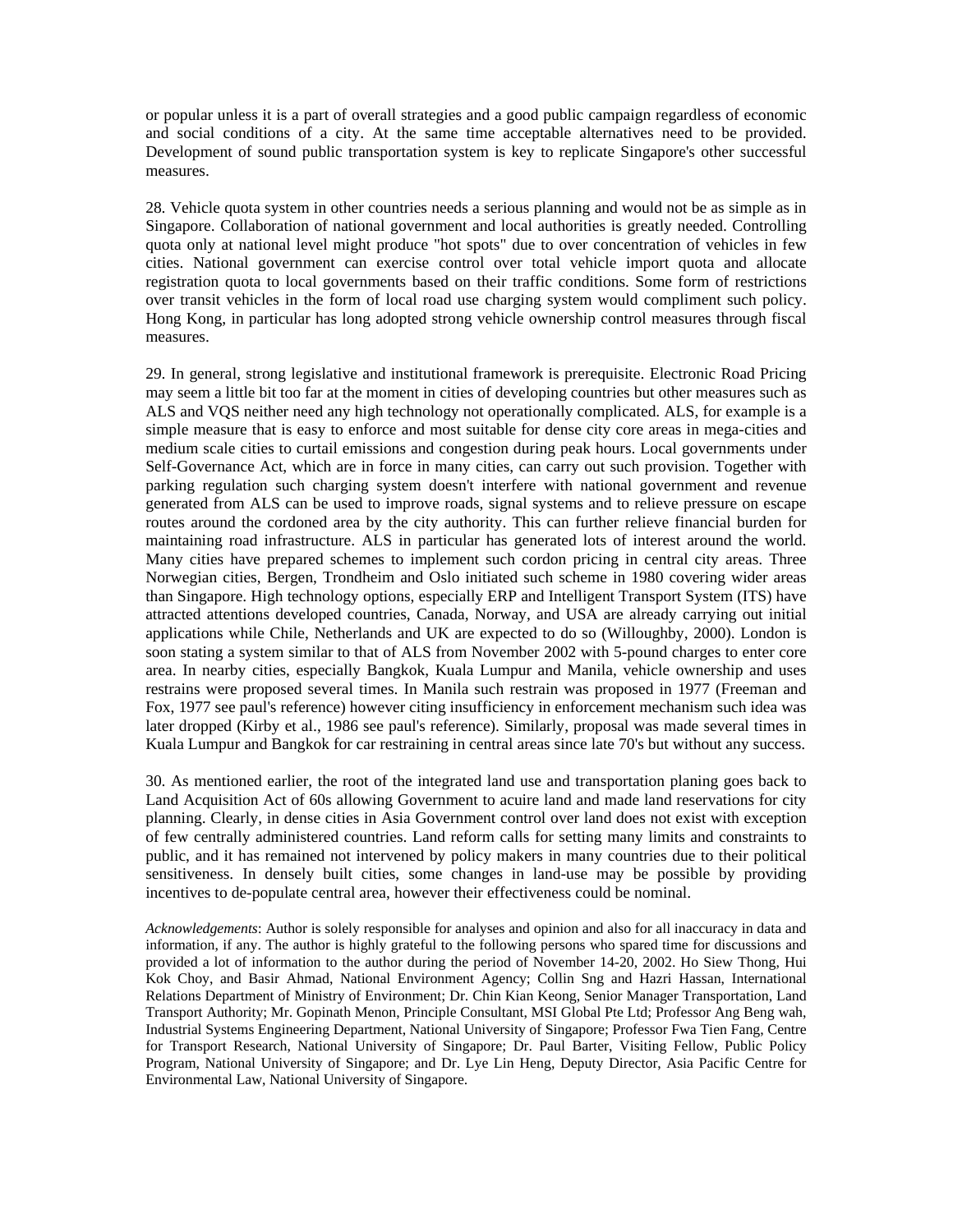#### **References:**

Ang B.W. and Tan K.C. (2001). Why Singapore's land transportation energy consumption is relatively low?, Natural Resources Forum, Volume 25, pp 135-146.

Freeman Fox and Associates. (1977). MMETROPLAN: Metro Manila Transport, Land Use and Development Planning Project, Final Report, Main Volume. Manila.

Fwa T. F and Ang B. H. (1996). Energy saving due to land transportation management in Singapore. Journal of Advanced Transportation, Volume 30, Number 2.

Fwa T. F. (2002). Transportation planning and management for sustainable development- Singapore's experience, STAP/GEF Workshop on Sustainable Transport Non-Technology Options for Engineering Modal Shifts in City Transport Systems, 25-26 March 2002, Global Environmental Facility, Nairobi, Kenya.

Humphery J. W. (1985). Geographic analyses of Singapore population. Census Monograph No. 5, Department of Statistics, Singapore.

Kirby R. F., Tagell M. T., and Ogden K. W. (1986). Traffic Management in Metro Manila: Formulating traffic policies. Traffic Engineering and Control, May, 262-269.

Lee W. S. (1986). The computerised Singapore area traffic control system, Proceedings of  $5<sup>th</sup>$  CAFEO Conference on Transportation and Communications within ASEAN Region. 22-25 October, Singapore.

Lee W. S. (1990). Adaptive traffic control system. Proceedings of  $6<sup>th</sup>$  Conference of Road Engineering Association of Asian and Australiasia, 4-10 March, Kuala Lumpur.

Lye Lin Heng (2002). Environmental taxation in the regulation of traffic and the control of vehicular pollution in Singapore, Paper presented at Third Annual Global Conference on Environmental taxation, April 12-13, 2002, Woodstock, Vermont, USA.

McCarthy P and Tay R. (1993). Economic efficiency vs. traffic restrain: A note on Singapore's Area Licensing System, Journal of Urban Economics Volume 34, Number 1, pp. 96-100.

Menon A. P. G. (2002). Travel demand management in Singapore-Why did it work? Regional Workshop on Transport Planning, Demand Management and Air Quality, Organized by the Asian Development Bank, with the support of the United States-Asia Environmental Partnership (US-AEP), Clean Air Initiative for Asian Cities (CAI-Asia), and Envirox, ADB Auditorium, 26-27 February 2002, Manila.

MIA (2001). Singapore 2000. Ministry of Information and Arts, Singapore. Phang S. Y, Wong W. K and Chia N.C. (1996). Singapore's experience with car quotas. Transport Policy, Volume 3, Number 4.

Phang Sock-Yong and Toh Rex S (1997). From manual to electronic road congestion pricing: the Singapore experience and experiment, Vol 33. No 2, Logistics and Transportation Review 97-106.

Toh R. S and Phang S. Y. (1997). Curbing urban traffic congestion in Singapore: A comprehensive review, Transportation Journal, Volume 37, Number 2.

Toh Rex (1977). Road Congestion Pricing: The Singapore Experience. Malayan Economic Review, Volume 22, Number 2, October. pp. 52-61.

Willoughby Christopher (2000). Singapore's experience in managing motorization and its relevance to other countries, Discussion paper TWU-43, The World Bank, Transportation Division April 2000, Washington DC.

Yap N. C. (1986). Urban transportation planning and practices in Singapore, Proceedings of Conference on Transportation and Communications within ASEAN Region, 22-25 October 1986, Singapore.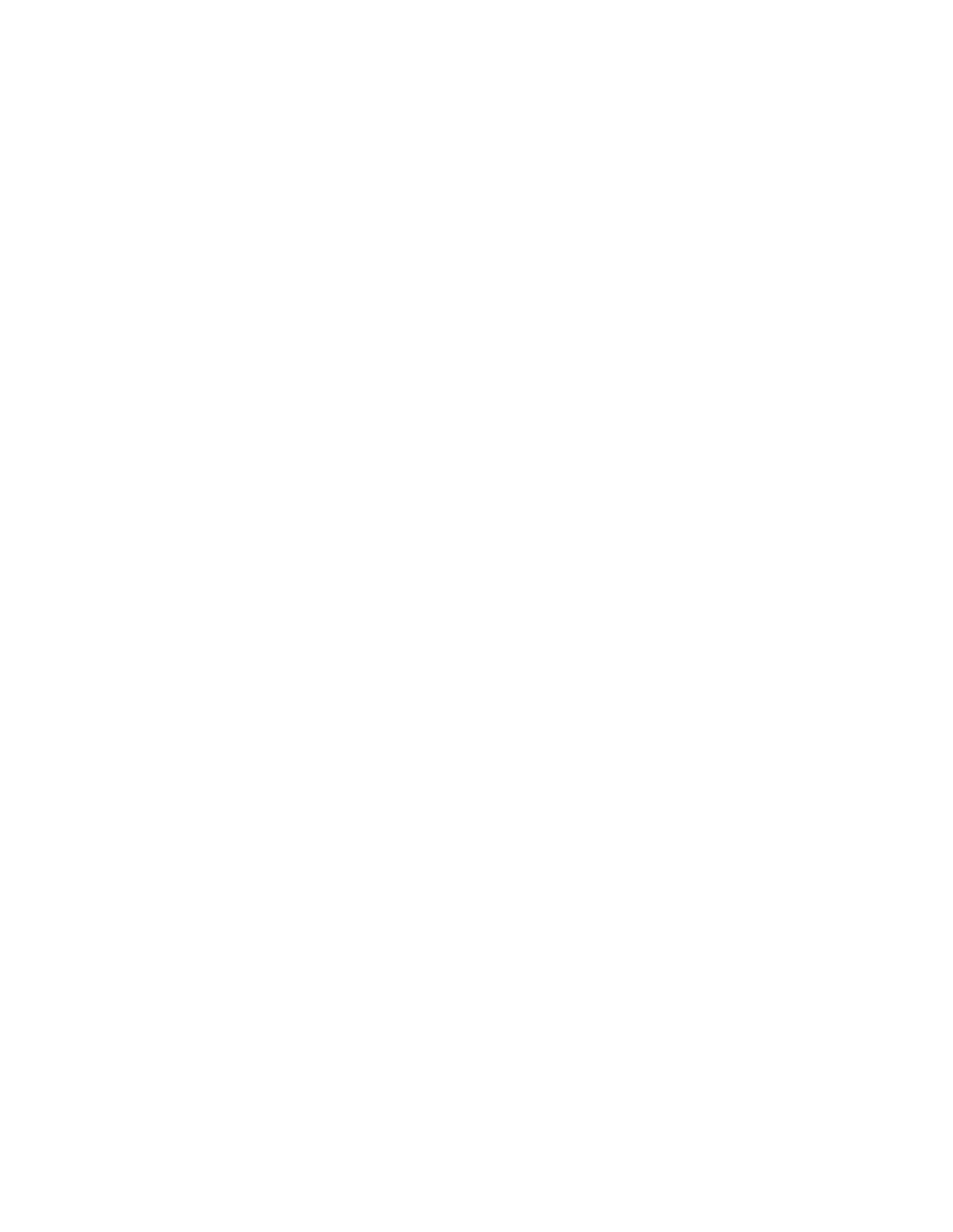# **Status of public transportation and roads in Singapore as of 2002 November**

(Source: Land Transport Authority, www.lta.gov.sg on  $25<sup>th</sup>$  November 2002)

Mass Rail Transit, MRT: Introduced in 1987, two lines covering east-west and north-south. 50 existing operating stations, 106 operational trains made up of six cars each, Daily passenger trip served 1,073,947, LRT Introduced in Nov 1999

Public buses: Two companies exist, No. of routes: Trunk 163 - Trans Island Bus Service (42), Singapore Bus Services (121), Feeder - 65 - TIBS (14), SBS (51), Total Fleet : 3,389 - TIBS (787), SBS (2,602 ), daily trips: SBS - 2.47 million passenger trips, Tibs - 658,127 passenger trips

Taxis: Four companies, Total fleet 19,007, Daily trips 588,632

Cars: Total population 405,797

| $: 150 \mathrm{km}$ |
|---------------------|
| $: 571 \text{ km}$  |
| $: 382 \text{ km}$  |
| $: 2007 \text{ km}$ |
| : $3110 \text{ km}$ |
|                     |

## **Motor vehicle population by type of vehicle (end of year)**

(Source: http://www.gov/sg/lta/MenuFrame3.htm, accessed on 25<sup>th</sup> November 2002)

| Item                               | 1991   | 1992   | 1993   | 1994   | 1995   | 1996   | 1997   | 1998   | 1999   | 2000   | 2001   |
|------------------------------------|--------|--------|--------|--------|--------|--------|--------|--------|--------|--------|--------|
| Cars                               | 285298 | 287612 | 306216 | 324026 | 345432 | 365558 | 377365 | 375217 | 382941 | 392961 | 405354 |
| Motorcycles                        | 121164 | 115339 | 118752 | 125000 | 128464 | 131260 | 131591 | 132261 | 133358 | 130964 | 130910 |
| <b>Buses</b>                       | 9342   | 9504   | 9541   | 10000  | 10511  | 10774  | 11008  | 11162  | 11558  | 12300  | 12624  |
| <b>Taxies</b>                      | 12705  | 13445  | 13917  | 14750  | 16517  | 16857  | 16933  | 17886  | 18029  | 18327  | 18798  |
| Goods and other                    | 120802 | 122009 | 125696 | 126836 | 129484 | 131924 | 133770 | 131453 | 129754 | 124854 | 127273 |
| vehicles                           |        |        |        |        |        |        |        |        |        |        |        |
| Tax exempted                       | 9993   | 9675   | 10200  | 10999  | 11721  | 11931  | 12537  | 13102  | 13171  | 13401  | 13411  |
| vehicles                           |        |        |        |        |        |        |        |        |        |        |        |
| Cars                               | 2113   | 1767   | 1789   | 1871   | 1957   | 2035   | 2132   | 2123   | 2195   | 2257   | 2290   |
| Motorcycles and                    | 1246   | 1193   | 1187   | 1156   | 1123   | 1084   | 1038   | 1114   | 988    | 973    | 959    |
| scooters                           |        |        |        |        |        |        |        |        |        |        |        |
| <b>Buses</b>                       | 136    | 154    | 175    | 198    | 212    | 224    | 232    | 267    | 269    | 269    | 278    |
| Goods & Others                     | 6498   | 6561   | 7049   | 7774   | 8429   | 8588   | 9135   | 9598   | 9719   | 9902   | 9884   |
| Vehicles                           |        |        |        |        |        |        |        |        |        |        |        |
| Sub-Total                          |        |        |        |        |        |        |        |        |        |        |        |
| Total vehicles                     | 559304 | 557584 | 584322 | 611611 | 642129 | 668304 | 683204 | 681081 | 688811 | 692807 | 708370 |
| $N_{\alpha\uparrow\alpha\uparrow}$ |        |        |        |        |        |        |        |        |        |        |        |

Note:

New classification of goods vehicles from 1998

Tax exempted vehicle includes all categories of vehicles

#### **Per Capita GDP at Current Market Prices**

(Source: http://www.singstat.gov.sg/keystats/hist/gdp.html *accessed* 25<sup>th</sup> November 2002).

| Year |  | 1960 1965 1970 1975 1980 1985 1990 1995 2000 2001                 |  |  |  |  |
|------|--|-------------------------------------------------------------------|--|--|--|--|
| S\$  |  | 1,306 1,567 2,798 5,941 10,394 14,226 21,812 33,404 39,796 37,145 |  |  |  |  |
| US\$ |  | 427 512 914 2,505 4,854 6,466 12,034 23,567 23,085 20,732         |  |  |  |  |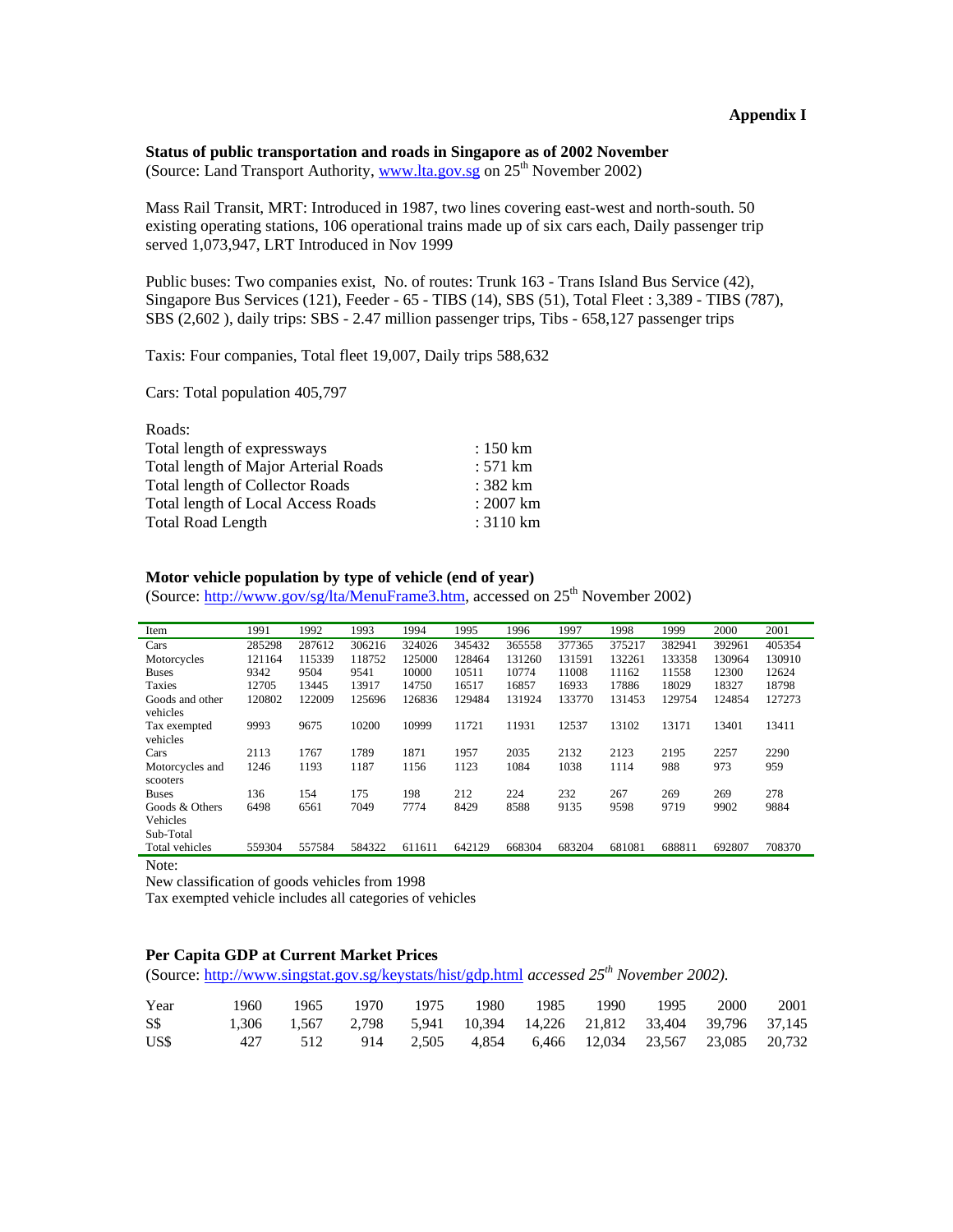# **Road tax calculation formula for cars**

(Source: http://www.gov.sg/lta/MenuFrame3.htm)

| Engine Capacity (EC)                                        | Existing Road Tax Formula<br>(per annum)                   | New Road Tax Formula*<br>(per annum)  |
|-------------------------------------------------------------|------------------------------------------------------------|---------------------------------------|
| Less/equal to 600 cc                                        | S\$500 (flat rate)                                         | S\$400                                |
| Between 600 and 1,000 cc                                    | $S$500 + 0.25$ x (EC - 600)                                | $S\$ 400 + 0.25 x (EC - 600)          |
| Between 1,000 and 1,600 cc $$600 + 1.0 \times (EC - 1,000)$ |                                                            | $S$500 + 0.75$ x (EC - 1,000)         |
|                                                             | Between 1,600 and 3,000 cc $S\$ 1,200 + 1.8 x (EC – 1,600) | $S$950 + 1.5 \text{ x } (EC - 1,600)$ |
| Over $3,000$ cc                                             | $S\$ 3,720 + 2.5 x (EC – 3,000)                            | $S\$3,050 + 2.0$ x (EC - 3,000)       |

\* Effective from 1 September 2002.

*Road Tax Surcharge for vehicles over 10 years* 

| Age of Vehicle | Annual Road Tax Surcharge |
|----------------|---------------------------|
| Over 10 years  | 10%                       |
| Over 11 years  | 20%                       |
| Over 12 years  | 30%                       |
| Over 13 years  | 40%                       |
| Over 14 years  | 50%                       |

*Road Tax Surcharge for Diesel-driven cars* 

Diesel tax is imposed in addition to the road tax. The diesel tax is 6 times the road tax of an equivalent petrol-driven car.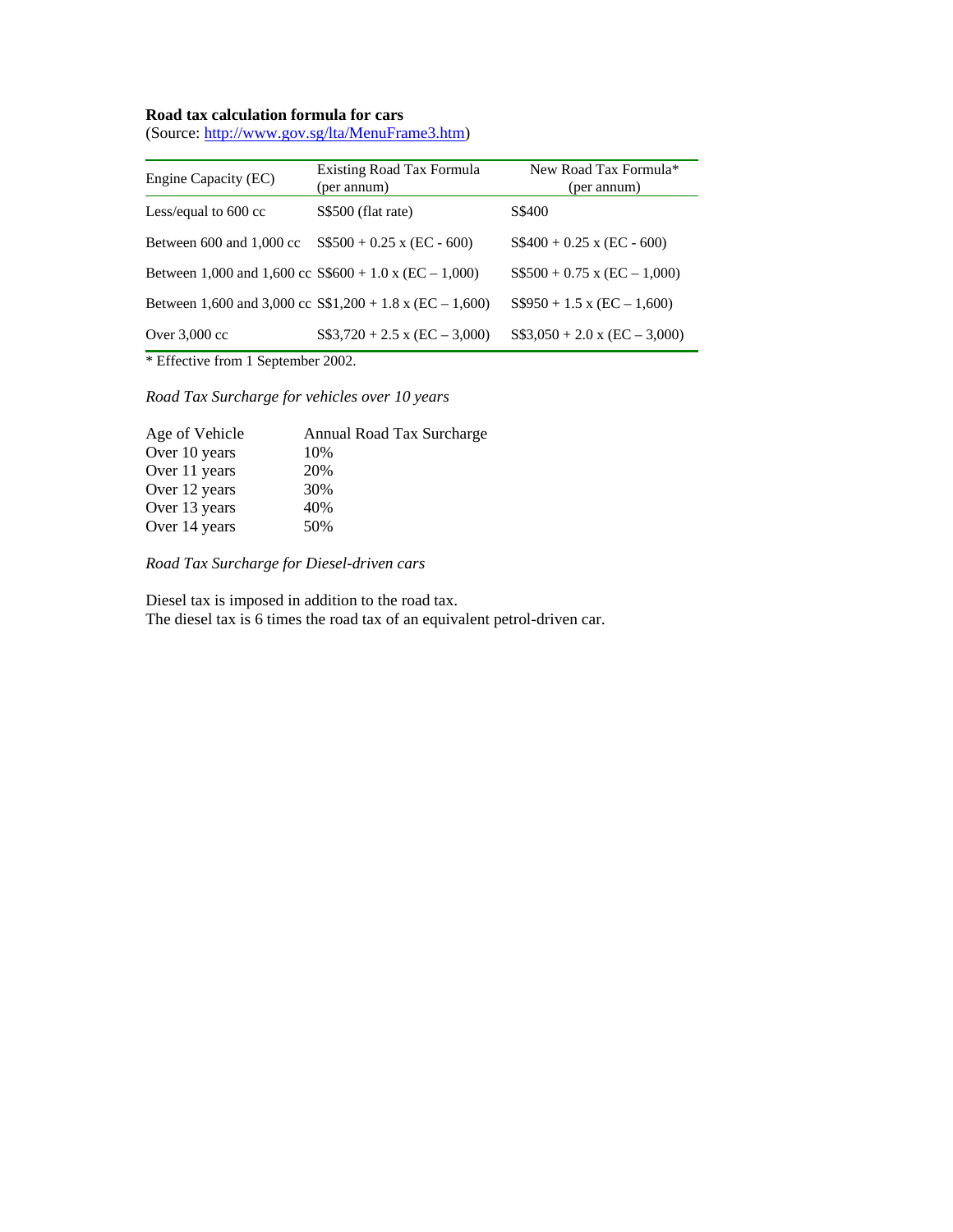#### **Anatomy of Singapore's vehicular emission management**

#### *Institutional and Legislative framework of pollution control*

In Singapore, the basic legislative framework for pollution control is provided by The Environmental Pollution Control Act (EPCA), which came into force on April 1, 1999. This act consolidated all the previously existing acts on air, water, noise and hazardous substances, such as Clean Air Act and others. Pollution Control Department (PCD), which was formed in 1986, is responsible for most of the issues such as ensuring environmental concerns into sectoral policies as well as air, water, noise etc. The key responsibilities of PCD are prevention, enforcement and monitoring. Under this Act, Environmental Pollution Control (Air Impurities) Regulations 2000 came into force on 1 Jan 2001. It replaced Clean Air (Standards) Regulation of 1978. From the year 2002 (July), National Environmental Agency, a statutory

#### **History of Vehicle emissions standards**

- 1986 UN/ECE R15.04 for petrol-driven vehicles
- 1991 UN/ECE R 24.03 for Diesel-Driven Vehicles
- 1991 US 40 CFR for motorcycles
- 1992 UN/ECE R 83 or Japanese Article 31 (JIS 78) for petrol-driven vehicles
- 1994 The Consolidated Emission Directive (91/441/EEC standard) and JIS 78 for petrol-driven vehicles.
- 1997 The European Union (EU) Directives 93/59/EEC and 91/542/EEC stage I (Euro I) for light- and heavy-<br>duty diesel-<br>driven vehicles driven vehicles respectively.
- 2001 Euro II (EU 96/69/EC) for cars and light duty vehicles and 91/542/EEC stage II for heavy-duty vehicles)

Source: Personal communication with Pollution Control Department, Ministry of Environment

body under Ministry of Environment is formed (with Pollution Control Department within it as Environmental Policy and Management Division), as an executing authority, which is responsible for all aspects keeping Ministry responsible for broader policies.

#### *Standards for new vehicles*

For motor vehicles, various standards are in place. EURO II exhaust emissions standards are imposed from 1 January 2001 for all new gasoline and diesel vehicles. This required all the gasoline cars to be equipped with 3-way catalytic converters. Similarly, All the new motorcycles are required to comply with US 40 CFR 86.410-80 Emission Standard.

| (For passenger cars and right duty venicles with maximum raden weight 5,500 kg or less) |          |                     |            |           |  |  |  |  |  |
|-----------------------------------------------------------------------------------------|----------|---------------------|------------|-----------|--|--|--|--|--|
| Vehicle <sup>(1)</sup>                                                                  |          | <b>Limit Values</b> |            |           |  |  |  |  |  |
| Reference Mass (kg)                                                                     | Type     | CO.                 | $HC + NOX$ | <b>PM</b> |  |  |  |  |  |
|                                                                                         |          | (g/km)              | (g/km)     | (g/km)    |  |  |  |  |  |
| Category M $^{(2)}$ passenger cars                                                      | Gasoline | 2.2                 | 0.5        |           |  |  |  |  |  |
|                                                                                         | Diesel   | 1.0                 | 0.7        | 0.08      |  |  |  |  |  |
| Category $N_1$ Class I < 1250                                                           | Gasoline | 2.2                 | 0.5        |           |  |  |  |  |  |
|                                                                                         | Diesel   | 1.0                 | 0.7        | 0.08      |  |  |  |  |  |
| Category $N_1$ Class II 1251-1700                                                       | Gasoline | 4.0                 | 0.6        |           |  |  |  |  |  |
|                                                                                         | Diesel   | 1.25                | 1.0        | 0.12      |  |  |  |  |  |
| Category $N_1$ Class III > 1700                                                         | Gasoline | 5.0                 | 0.7        |           |  |  |  |  |  |
|                                                                                         | Diesel   | 1.5                 | 1.2        | 0.17      |  |  |  |  |  |

#### Table: European Directive 96/69/EC

 $\frac{1}{2}$  for particular vehicles with maximum laden weight  $2,500$  kg or less)

Source: http://www.env.gov.sg/about/pcd/air\_pollution/eu\_directive\_9669.htm, Accessed 26 November, 2002

1. Also applies to vehicles designed to carry more than six persons including the driver and vehicles with max. mass exceeding 2500 kg.

2. Except vehicles designed to carry more than six occupants or with maximum mass > 2.5t. These vehicles are covered by the appropriate N category.

Category M - Passenger Vehicles

Category  $N_1$ - Vehicles used for the carriage of goods and having a maximum weight not exceeding 3.5 tonnes Category  $N_{2}$ - Vehicles used for the carriage of goods and having a maximum weight exceeding 3.5 tonnes.

Table: European Directive 91/542/EEC Stage II for heavy vehicles with MLW of more than 3,500 kg

|          | vne.<br>Approval |            |    | Conformity of Production |                      |                        |    |
|----------|------------------|------------|----|--------------------------|----------------------|------------------------|----|
| UΩ<br>UU | g/kWhr<br>HС     | <b>NOx</b> | Pm | $\cup$                   | g/kWhr<br>HC<br>11 V | <b>NO</b> <sub>x</sub> | Pm |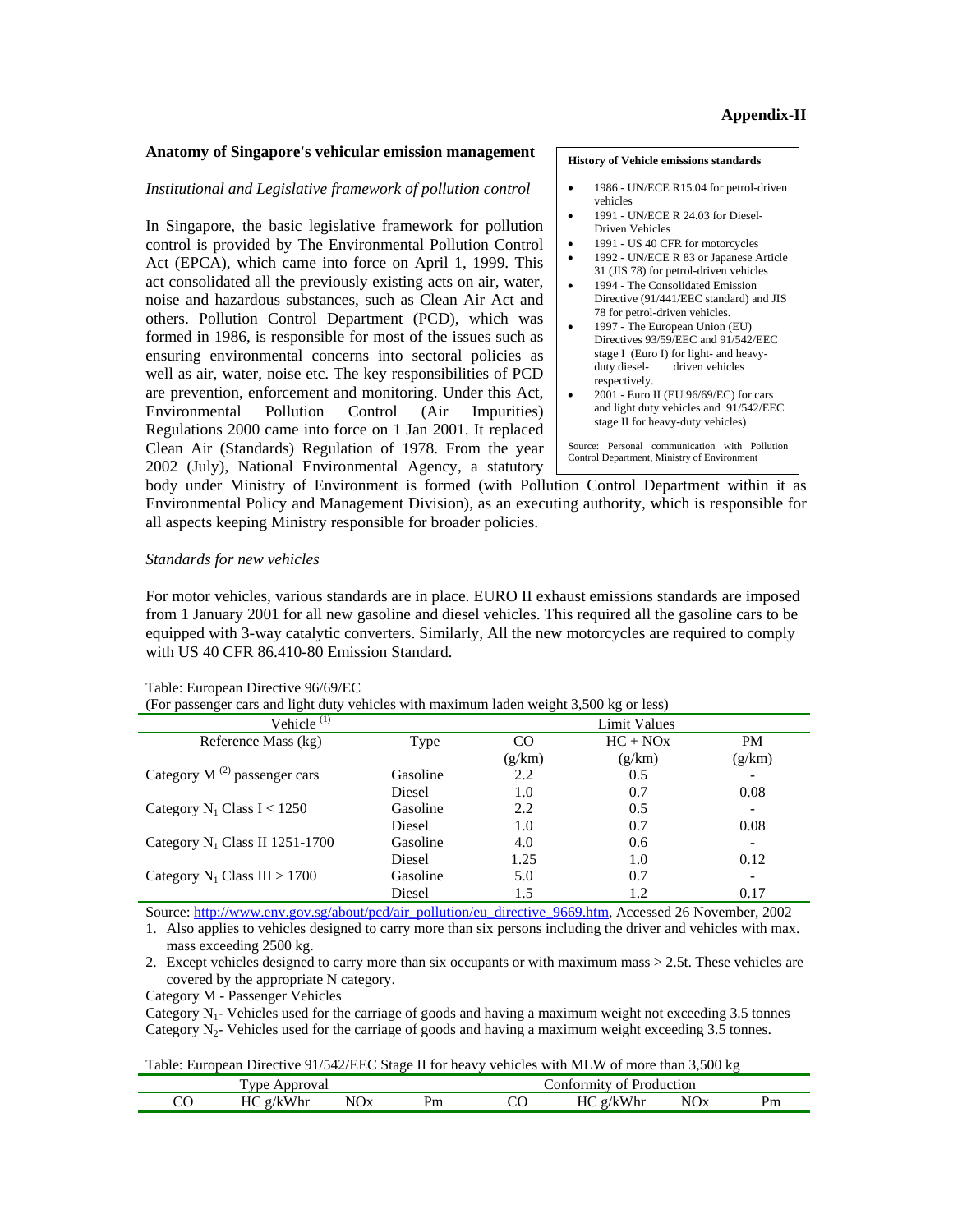| g/km   | G/kWhr | g/kWhr | g/kWhr |                                                                                                                                                                                                                                                                                                                   | g/kWhr | g/kWhr                |
|--------|--------|--------|--------|-------------------------------------------------------------------------------------------------------------------------------------------------------------------------------------------------------------------------------------------------------------------------------------------------------------------|--------|-----------------------|
| 4.0    |        | 0.15   | 4.0    |                                                                                                                                                                                                                                                                                                                   |        | 0.15                  |
| $\sim$ |        |        |        | $\mathcal{L}$ and $\mathcal{L}$ and $\mathcal{L}$ and $\mathcal{L}$ and $\mathcal{L}$ and $\mathcal{L}$ and $\mathcal{L}$ and $\mathcal{L}$ and $\mathcal{L}$ and $\mathcal{L}$ and $\mathcal{L}$ and $\mathcal{L}$ and $\mathcal{L}$ and $\mathcal{L}$ and $\mathcal{L}$ and $\mathcal{L}$ and $\mathcal{L}$ and | 1.023  | $\sim$ 1 $\sim$ 0.000 |

Source: http://www.env.gov.sg/about/pcd/air\_pollution/eu\_directive\_91542.htm, Accessed 26 November, 2002

### *Vehicle In-Use emission control and dis-incentives for old vehicles*

In most of the cities in developing countries, the emission standards for new vehicles are well in place but the standards for existing in-use vehicles are not well enforced due to variety of complications. Prevalence of old vehicles, poor maintenance, institutional inefficiency, and strong opposition from vehicle owners are the major concerns. In case of two and three wheelers, South Asia in particular is flooded with two stroke engine vehicles making hard to meet any existing standards on street. In Singapore, the CO standard for in-use gasoline vehicle registered before 1986, 1986-1992 and after 1992 are 6%, 4.5% and 3.5% by volume respectively. Similarly, for diesel vehicles, standard for smoke is 50 HSU (Hartage Smoke Unit)<sup>2</sup>. Disincentives for keeping older vehicles are imposed in the form of (1) road tax surcharge (2) more frequent mandatory vehicle inspection and (3) benefits in additional registration fee. Gasoline vehicles more than 10 years old need to pay an additional surcharge of 10% of usual road tax, this increases to 50% for 14 years or older vehicles. In case of diesel cars, the surcharge is 6 times of that of equivalent gasoline cars. Government has provided provision of Preferential Additional Registration Fee for car replacements, which scrap old cars (otherwise ARF stands 130% of open market value).

Table: Preferential Additional Registration Fee (PARF) structures for cars

| Age of Vehicle at De-registration | <b>Graduated PARF Rebate</b><br>(Rates before May 2002) | <b>New PARF Rebate</b><br>(For cars registered with COEs obtained<br>from May 2002 tender) |
|-----------------------------------|---------------------------------------------------------|--------------------------------------------------------------------------------------------|
| Less than 5 years                 | 130% of OMV                                             | 75% of ARF paid                                                                            |
| Less than 6 years                 | 120% of OMV                                             | 70% of ARF paid                                                                            |
| Less than 7 years                 | 110% of OMV                                             | 65% of ARF paid                                                                            |
| Less than 8 years                 | 100% of OMV                                             | 60% of ARF paid                                                                            |
| Less than 9 years                 | 90% of OMV                                              | 55% of ARF paid                                                                            |
| Less than 10 years                | 80% of OMV<br>$\overline{4}$                            | 50% of ARF paid                                                                            |

Source: http://www.gov.sg/lta/MenuFrame3.htm, Accessed on 26<sup>th</sup> November 2002

### *Vehicle inspection and enforcement*

All in-use vehicles must undergo mandatory inspection test supervised by National Environmental Agency and Land Transport Authority. They must pass the test of "in-use standard" to ply on the street. Cars are not required to go through such test for first 3 years, thereafter, mandatory frequency increases, as cars grow older.

Table: Frequency of mandatory inspection

l

| 1 acre, 1 requeste, or manually, mopeenon |                |                 |  |  |
|-------------------------------------------|----------------|-----------------|--|--|
| Vehicle Type                              | Age of Vehicle | Frequency       |  |  |
| Motorcycles & Scooters                    | $>3$ years     | Once a year     |  |  |
| <b>Motorcars</b>                          | $3 - 10$ years | Once in 2 years |  |  |
| <b>Motorcars</b>                          | $>10$ years    | Once a year     |  |  |
| Rental cars                               | $3 - 10$ years | Once in 2 years |  |  |
| Tuition cars                              |                | Once a year     |  |  |
| Goods Vehicles                            | $<$ 10 years   | Once a year     |  |  |
| Goods Vehicles                            | $>10$ years    | Twice a year    |  |  |
| <b>Trailers</b>                           |                | Once a year     |  |  |
| Taxis                                     |                | Twice a year    |  |  |
| Omnibuses                                 |                | Twice a year    |  |  |
| All Other Vehicles & Buses                | $<$ 10 years   | Once a year     |  |  |

<sup>2</sup> Personal communication at Pollution Control Department, National Environmental Agency, in November 2002.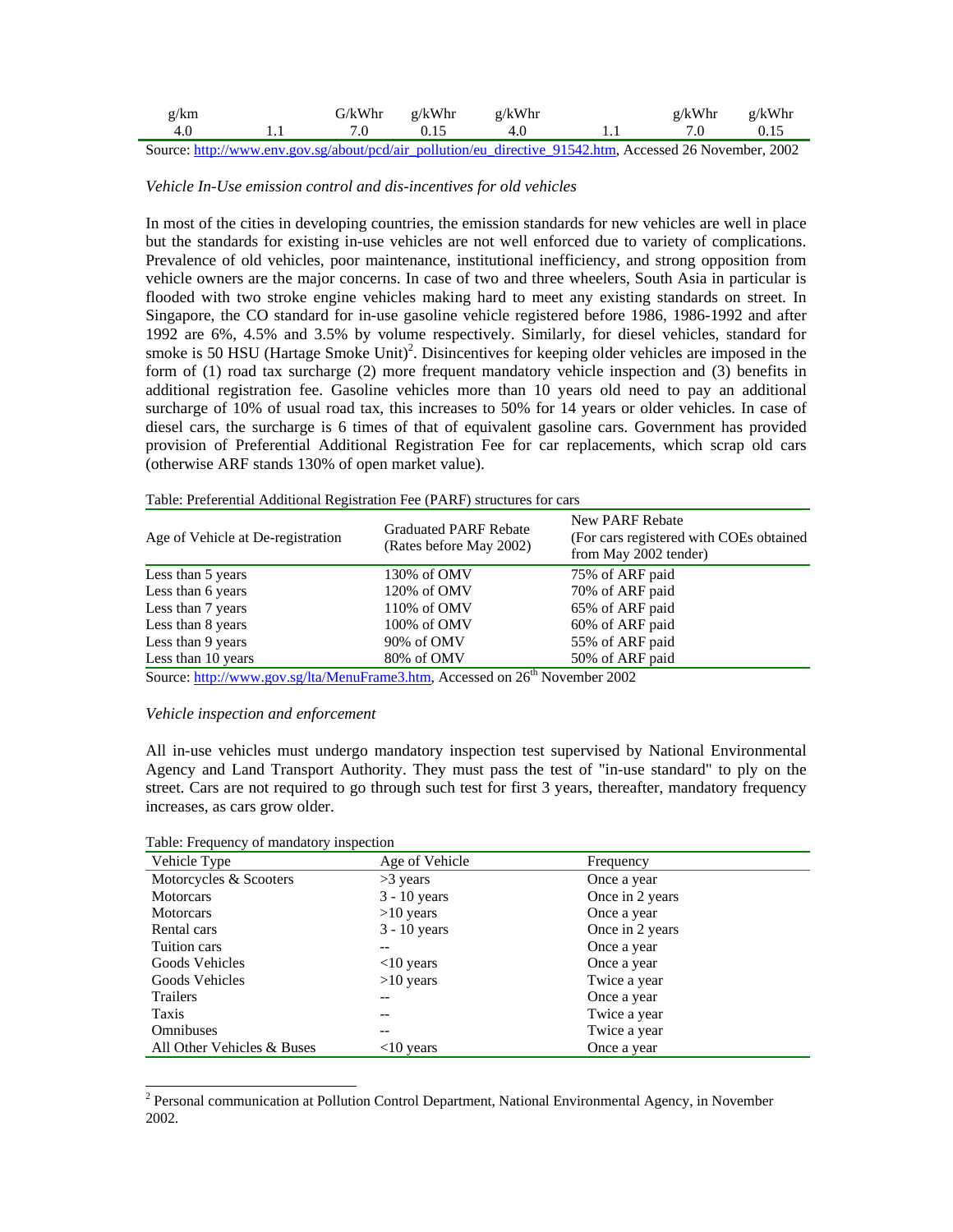| ↑ Vehicles & Buses<br>All Other<br>.<br>____ | vears | a vear<br>$W1C$ $\rho$ |  |
|----------------------------------------------|-------|------------------------|--|
|----------------------------------------------|-------|------------------------|--|

Three companies with about 6-7 stations are currently carrying out vehicle inspection. This is a comprehensive vehicle inspection including emissions approved by Land Transport Authority.

Source: http://www.onemotoring.com.sg/vehMaintain/maintain\_insp.asp, Accessed 26<sup>th</sup> November 2002

For enforcement, Clause 19 of the Environmental Pollution Control Act (Vehicular Emissions) states that no any person can use any smoky vehicle on the road. The enforcement system in Singapore is strong. Smoky vehicles are monitored by inspectors on the street with the help of digital video cameras, as a proof. A team of inspectors who are not involved in capturing video images verifies these standards breach, then owner is identified from registration database and fine is imposed. Non complying drivers are sent to traffic court subsequently. The amounts of penalties vary from number of offences in the period of two years. The vehicles then go through emission testing at authorised centre and must pass it before plying on the street. Surveys carried out Pollution Control Department have shown that rate of smoky Singapor-registered vehicle decreased from 8% in 1990 to 2% in 2001. In the year 2001, 11,070 vehicles and 17,299 motorcycles were booked and fined for violating smoke emission standard<sup>3</sup>. The emission testing for Malaysian or third country vehicles are carried out at border checkpoint. Foreign vehicles must pay 30 S\$ per day as fee to remain in Singapore.

Table: Penalties for smoky vehicles

| Offence                            | Emission of visible smoke from<br>vehicle | Failure to pay the composition fine |
|------------------------------------|-------------------------------------------|-------------------------------------|
| $1st$ Offence.                     | Composition fine of \$150. (\$70)         | Charged in Court:                   |
| $2nd$ Offence within               | Composition fine of \$300. (\$100)        | Maximum fine of \$2,000 upon        |
| 2-year period.                     |                                           | conviction.                         |
| $3rd$ & subsequent offences within | Composition fine of \$500. (\$150)        | Maximum fine of \$5,000 for second  |
| 2-year period of $1st$ offence.    |                                           | or subsequent conviction.           |

Amount in brackets applies to motorcycles and scooters.

Source: Personal communication at Pollution Control Department, National Environmental Agency in November 2002.

In order to test emissions, Chassis Dynamometer Smoke Test is introduced from September 2000. Hong Kong is using such testing for a quite some time. In this test, as opposed to free acceleration smoke test, testing is done simulating urban driving conditions and loading. This test provides an exact replication of emissions during actual driving on road.

# *Scheme on Certification of Motor Workshops*

Since many of the vehicle maintenance workshops many not have enough skills and knowledge to for proper maintenance, National Environmental Agency closely collaborated with other stakeholders in a scheme *called Scheme on Certification of Motor Workshops* since 1999. The stakeholders are Lorry Owners Association, Vehicle Inspection Centres, Motor Traders, Land Transport Authority, Motor Shop Association and others in this scheme. Private sector-led *Motor Industry Certification Board* administers this scheme which begun since September 2000. Under this scheme, certificates are awarded to motor workshops, which has enough knowledge, equipment and expertise to properly maintain the diesel vehicles. This system aim to increase technical expertise on parts of workshops; some government funding under Singapore Productivity and Standard Board is provided to get technical consultant's support. As of September 2002, more than 22 motor workshops have been certified, though it is not mandatory.

# *Fuel economy labelling*

l

Eco-labelling has been popular as a market based instrument, especially it is mandatory (Several EC directives are issued) in Europe. Voluntary energy labelling scheme was started in Singapore for energy intensive household appliances such as refrigerators and air-conditioners from April 2002. As

<sup>&</sup>lt;sup>3</sup> 2001 Pollution Control Report, Published by Environmental Policy and Management Division, Ministry of Environment, Singapore, ISSN: 0218-8643.